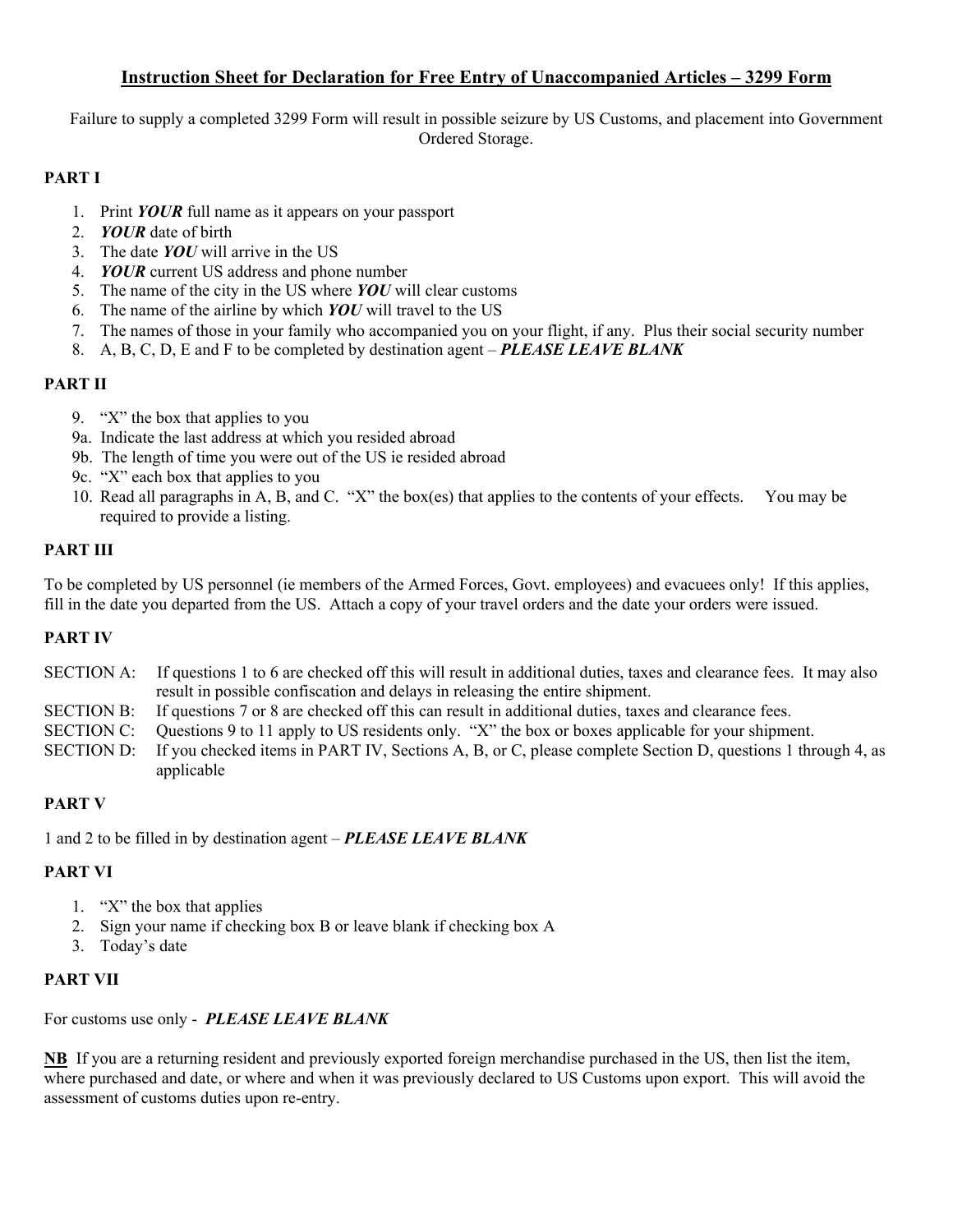#### DEPARTMENT OF THE TREASURY United States Customs Service

#### **DECLARATION FOR FREE ENTRY OF UNACCOMPANIED ARTICLES**

19 CFR 148.6, 148.52, 148.53, 148.77

Paperwork Reduction Act Notice: This request is in accordance with the Paperwork Reduction Act of 1995. We ask for the information in order to carry out the laws and regulations administered by the U.S. Customs Service. These regulations and forms apply to importers to ensure that they are complying with the law and to allow us to figure, collect, or refund the right amount of duty and tax. It is mandatory. The estimated average burden associated with this collection of information is 10 minutes per respondent depending on individual circumstances. Comments concerning the accuracy of this burden estimates and suggestions for reducing this burden should be directed to the U.S. Customs Service, Information<br>Services Branch, Washington, DC 20229, and to the Office of Management and Budget, Paperwork<br>Reduction Project (1515-0053

| PART I -- TO BE COMPLETED BY ALL PERSONS SEEKING FREE ENTRY OF ARTICLES (Please consult with the Customs official for additional information or                                                                                                                                                                                                                                                                                                                                                                                                                                                                                                                                                                                                                                                                                                                                                                                                                        |                                                                                                                                              |                                  |                                                                                           |                                                                                                                                                                                                                                                                                                                                                |                          |                                                                           |     |
|------------------------------------------------------------------------------------------------------------------------------------------------------------------------------------------------------------------------------------------------------------------------------------------------------------------------------------------------------------------------------------------------------------------------------------------------------------------------------------------------------------------------------------------------------------------------------------------------------------------------------------------------------------------------------------------------------------------------------------------------------------------------------------------------------------------------------------------------------------------------------------------------------------------------------------------------------------------------|----------------------------------------------------------------------------------------------------------------------------------------------|----------------------------------|-------------------------------------------------------------------------------------------|------------------------------------------------------------------------------------------------------------------------------------------------------------------------------------------------------------------------------------------------------------------------------------------------------------------------------------------------|--------------------------|---------------------------------------------------------------------------|-----|
| assistance. REMEMBER--All of your statements are subject to verification. False declarations or failure to declare articles could result in penalties.)<br>1. IMPORTER'S NAME (Last, first and middle)                                                                                                                                                                                                                                                                                                                                                                                                                                                                                                                                                                                                                                                                                                                                                                 |                                                                                                                                              |                                  | 2. IMPORTER'S DATE OF BIRTH                                                               |                                                                                                                                                                                                                                                                                                                                                |                          | 3. IMPORTER'S DATE OF ARRIVAL                                             |     |
| 4. IMPORTER'S U.S. ADDRESS                                                                                                                                                                                                                                                                                                                                                                                                                                                                                                                                                                                                                                                                                                                                                                                                                                                                                                                                             |                                                                                                                                              |                                  | 5. IMPORTER'S PORT OF ARRIVAL                                                             |                                                                                                                                                                                                                                                                                                                                                |                          |                                                                           |     |
|                                                                                                                                                                                                                                                                                                                                                                                                                                                                                                                                                                                                                                                                                                                                                                                                                                                                                                                                                                        |                                                                                                                                              |                                  |                                                                                           |                                                                                                                                                                                                                                                                                                                                                |                          |                                                                           |     |
|                                                                                                                                                                                                                                                                                                                                                                                                                                                                                                                                                                                                                                                                                                                                                                                                                                                                                                                                                                        |                                                                                                                                              |                                  | 6. NAME OF ARRIVING VESSEL CARRIER AND FLIGHT/TRAIN                                       |                                                                                                                                                                                                                                                                                                                                                |                          |                                                                           |     |
| 7. NAME(S) OF ACCOMPANYING HOUSEHOLD MEMBERS (wife, husband, minor children, etc.)                                                                                                                                                                                                                                                                                                                                                                                                                                                                                                                                                                                                                                                                                                                                                                                                                                                                                     |                                                                                                                                              |                                  |                                                                                           |                                                                                                                                                                                                                                                                                                                                                |                          |                                                                           |     |
|                                                                                                                                                                                                                                                                                                                                                                                                                                                                                                                                                                                                                                                                                                                                                                                                                                                                                                                                                                        |                                                                                                                                              |                                  |                                                                                           |                                                                                                                                                                                                                                                                                                                                                |                          |                                                                           |     |
| 8. THE ARTICLES FOR WHICH<br>FREE ENTRY IS CLAIMED<br>BELONG TO ME AND/OR MY<br>FAMILY AND WERE IMPORTED                                                                                                                                                                                                                                                                                                                                                                                                                                                                                                                                                                                                                                                                                                                                                                                                                                                               | A. DATE                                                                                                                                      | <b>B. NAME OF VESSEL/CARRIER</b> |                                                                                           | C. FROM (Country)                                                                                                                                                                                                                                                                                                                              |                          | D. B/L OR AWB OR I.T. NO.                                                 |     |
| E. NUMBER AND KINDS OF CONTAINERS                                                                                                                                                                                                                                                                                                                                                                                                                                                                                                                                                                                                                                                                                                                                                                                                                                                                                                                                      |                                                                                                                                              | F. MARKS AND NUMBERS             |                                                                                           |                                                                                                                                                                                                                                                                                                                                                |                          |                                                                           |     |
|                                                                                                                                                                                                                                                                                                                                                                                                                                                                                                                                                                                                                                                                                                                                                                                                                                                                                                                                                                        |                                                                                                                                              |                                  |                                                                                           |                                                                                                                                                                                                                                                                                                                                                |                          |                                                                           |     |
| PART II -- TO BE COMPLETED BY ALL PERSONS EXCEPT U.S. PERSONNEL AND EVACUEES                                                                                                                                                                                                                                                                                                                                                                                                                                                                                                                                                                                                                                                                                                                                                                                                                                                                                           |                                                                                                                                              |                                  |                                                                                           |                                                                                                                                                                                                                                                                                                                                                |                          |                                                                           |     |
| 9. RESIDENCY ('X" appropriate box)                                                                                                                                                                                                                                                                                                                                                                                                                                                                                                                                                                                                                                                                                                                                                                                                                                                                                                                                     | is                                                                                                                                           | was                              | A. NAME OF COUNTRY                                                                        |                                                                                                                                                                                                                                                                                                                                                | <b>B. LENGTH OF TIME</b> |                                                                           |     |
| I declare that my place of residence abroad<br>C. RESIDENCY STATUS UPON MY/OUR ARRIVAL ("X" One)                                                                                                                                                                                                                                                                                                                                                                                                                                                                                                                                                                                                                                                                                                                                                                                                                                                                       |                                                                                                                                              |                                  |                                                                                           |                                                                                                                                                                                                                                                                                                                                                |                          | Yr.                                                                       | Mo. |
| (1) Returning resident of the U.S.                                                                                                                                                                                                                                                                                                                                                                                                                                                                                                                                                                                                                                                                                                                                                                                                                                                                                                                                     |                                                                                                                                              | (2) Nonresident:                 | a. Emigrating to the U.S.                                                                 |                                                                                                                                                                                                                                                                                                                                                | b. Visiting the U.S.     |                                                                           |     |
| 10. STATEMENT(S) OF ELIGIBILITY FOR FREE ENTRY OF ARTICLES<br>I the undersigned further declare that ("X" all applicable items and submit packing list):                                                                                                                                                                                                                                                                                                                                                                                                                                                                                                                                                                                                                                                                                                                                                                                                               |                                                                                                                                              |                                  |                                                                                           |                                                                                                                                                                                                                                                                                                                                                |                          |                                                                           |     |
|                                                                                                                                                                                                                                                                                                                                                                                                                                                                                                                                                                                                                                                                                                                                                                                                                                                                                                                                                                        |                                                                                                                                              |                                  | C. Applicable to NONRESIDENT ONLY                                                         |                                                                                                                                                                                                                                                                                                                                                |                          |                                                                           |     |
| A. Applicable to RESIDENT AND NONRESIDENT                                                                                                                                                                                                                                                                                                                                                                                                                                                                                                                                                                                                                                                                                                                                                                                                                                                                                                                              |                                                                                                                                              |                                  |                                                                                           |                                                                                                                                                                                                                                                                                                                                                |                          |                                                                           |     |
| (1) All household effects acquired abroad for which free entry is sought were used<br>abroad for at least one year by me or my family in a household of which I or my<br>family was a resident member during such period of use, and are not intended<br>for any other person or for sale. (9804.00.05, HTSUSA)                                                                                                                                                                                                                                                                                                                                                                                                                                                                                                                                                                                                                                                        |                                                                                                                                              |                                  |                                                                                           | (1) All articles of apparel, personal adornment, toiletries and similar personal effects<br>for which free entry is sought were actually owned by me and in the possession of<br>myself, or those members of my family who accompanied me, at the time of<br>departure to the United States and that they are appropriate and are intended for |                          |                                                                           |     |
| (2) All instruments, Implements, or tools of trade, occupation or employment, and all<br>professional books for which free entry is sought were taken abroad by me or for<br>my account or I am an emigrant who owned and used them abroad. (9804.00.10,<br>9804.00.15, HTSUSA)                                                                                                                                                                                                                                                                                                                                                                                                                                                                                                                                                                                                                                                                                        |                                                                                                                                              |                                  |                                                                                           | our personal use and not for any other person nor for sale. (9804.00.20 HTSUSA)<br>(2) Any vehicles, trailers, bicycles or other means of conveyance being imported are<br>for the transport of me and my family and such incidental carriage of articles as                                                                                   |                          |                                                                           |     |
| <b>B.</b> Applicable to RESIDENT ONLY                                                                                                                                                                                                                                                                                                                                                                                                                                                                                                                                                                                                                                                                                                                                                                                                                                                                                                                                  |                                                                                                                                              |                                  |                                                                                           | are appropriate to my personal use of the conveyance. (9804.00.35, HTSUSA)                                                                                                                                                                                                                                                                     |                          |                                                                           |     |
| All personal effects for which free entry is sought were taken abroad by me or for my<br>account. (9804.00.45, HTSUSA)                                                                                                                                                                                                                                                                                                                                                                                                                                                                                                                                                                                                                                                                                                                                                                                                                                                 |                                                                                                                                              |                                  |                                                                                           |                                                                                                                                                                                                                                                                                                                                                |                          |                                                                           |     |
| <b>PART III -- TO BE COMPLETED BY U.S. PERSONNEL AND EVACUEES ONLY</b>                                                                                                                                                                                                                                                                                                                                                                                                                                                                                                                                                                                                                                                                                                                                                                                                                                                                                                 |                                                                                                                                              |                                  |                                                                                           |                                                                                                                                                                                                                                                                                                                                                |                          |                                                                           |     |
| I, the undersigned, the owner, importer, or agent of the importer of the personal and household effects for which free entry is claimed, hereby certify that they were in direct personal<br>possession of the importer, or of a member of the importer's family residing with the importer, while abroad, and that they were imported into the United States because of the<br>termination of assignment to extended duty (as defined in section 148.74(d) of the Customs Regulations) at a post or station outside the United States and the Customs Territory of the<br>United States, or because of Government orders or instructions evacuating the importer to the United States; and that they are not imported for sale or for the account of any other<br>person and that they do not include any alcoholic beverages or cigars. Free entry for these effects is claimed under Subheading No. 9805.00.50, Harmonized Tariff Schedule of the<br>United States. |                                                                                                                                              |                                  |                                                                                           |                                                                                                                                                                                                                                                                                                                                                |                          |                                                                           |     |
| 1. DATE OF IMPORTER'S LAST DEPARTURE FROM THE U.S.                                                                                                                                                                                                                                                                                                                                                                                                                                                                                                                                                                                                                                                                                                                                                                                                                                                                                                                     |                                                                                                                                              |                                  | 2. A COPY OF THE IMPORTER'S TRAVEL ORDERS IS ATTACHED AND THE ORDERS<br>WERE ISSUED ON:   |                                                                                                                                                                                                                                                                                                                                                |                          |                                                                           |     |
| <b>PART IV -- TO BE COMPLETED BY ALL PERSONS SEEKING FREE ENTRY OF ARTICLES</b> (Certain articles may be subject to duty and/or other                                                                                                                                                                                                                                                                                                                                                                                                                                                                                                                                                                                                                                                                                                                                                                                                                                  | requirements and must be specifically declared herein. Please check all applicable items and list them separately in item D on the reverse.) |                                  |                                                                                           |                                                                                                                                                                                                                                                                                                                                                |                          |                                                                           |     |
| A. For U.S. Personnel, Evacuees, Residents and Non-Residents                                                                                                                                                                                                                                                                                                                                                                                                                                                                                                                                                                                                                                                                                                                                                                                                                                                                                                           |                                                                                                                                              |                                  | <b>B. For Residents and Non-Residents ONLY</b>                                            |                                                                                                                                                                                                                                                                                                                                                |                          |                                                                           |     |
| (1) Articles for the account<br>of other persons.                                                                                                                                                                                                                                                                                                                                                                                                                                                                                                                                                                                                                                                                                                                                                                                                                                                                                                                      | (2) Articles for sale or<br>commercial use.                                                                                                  |                                  | (7) Foreign household effects acquired<br>abroad and used less than one year.             |                                                                                                                                                                                                                                                                                                                                                | (8)                      | Foreign household effects acquired<br>abroad and used more than one year. |     |
| Firearms and/or<br>(3)                                                                                                                                                                                                                                                                                                                                                                                                                                                                                                                                                                                                                                                                                                                                                                                                                                                                                                                                                 | (4) Alcoholic articles of all                                                                                                                |                                  | <b>C. For Resident ONLY</b>                                                               |                                                                                                                                                                                                                                                                                                                                                |                          |                                                                           |     |
| ammunition.                                                                                                                                                                                                                                                                                                                                                                                                                                                                                                                                                                                                                                                                                                                                                                                                                                                                                                                                                            | types or tobacco products.                                                                                                                   |                                  | (9) Personal effects acquired abroad.                                                     |                                                                                                                                                                                                                                                                                                                                                |                          |                                                                           |     |
| Fruits, plants, seeds,<br>(5)<br>meats, or birds.                                                                                                                                                                                                                                                                                                                                                                                                                                                                                                                                                                                                                                                                                                                                                                                                                                                                                                                      | (6) Fish, wildlife, animal<br>products thereof.                                                                                              |                                  | (10) Foreign made articles acquired in the United States and taken abroad on this trip or | acquired abroad on another trip that was previously declared to U.S. Customs.                                                                                                                                                                                                                                                                  |                          |                                                                           |     |
|                                                                                                                                                                                                                                                                                                                                                                                                                                                                                                                                                                                                                                                                                                                                                                                                                                                                                                                                                                        |                                                                                                                                              |                                  | (11) Articles taken abroad for which alterations or repairs were performed abroad.        |                                                                                                                                                                                                                                                                                                                                                |                          |                                                                           |     |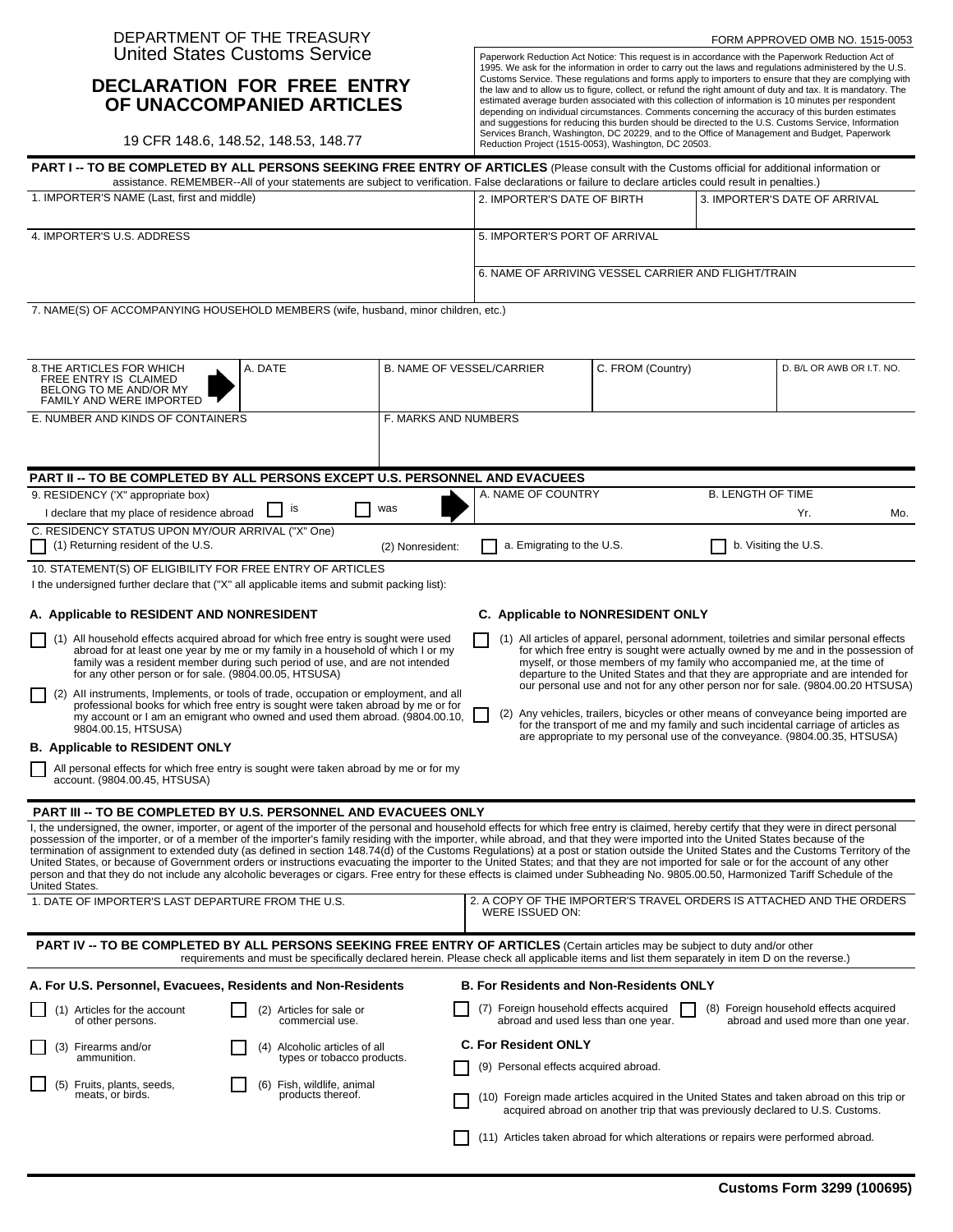| <b>D. LIST OF ARTICLES</b>                                                               |  |                                                                                                                                                                                    |                                           |         |                                                                                                                                                                                                                |  |
|------------------------------------------------------------------------------------------|--|------------------------------------------------------------------------------------------------------------------------------------------------------------------------------------|-------------------------------------------|---------|----------------------------------------------------------------------------------------------------------------------------------------------------------------------------------------------------------------|--|
| (1) ITEM NUMBER CHECKED<br>IN PART IV, A., B., C.                                        |  | (2) DESCRIPTION OF MERCHANDISE                                                                                                                                                     | (3) VALUE OR<br>COST OF<br><b>REPAIRS</b> |         | (4) FOREIGN MERCHANDISE TAKEN ABROAD<br>THIS TRIP: State where in the U.S. the foreign<br>merchandise was acquired or when and where it<br>was previously declared to U.S. Customs.                            |  |
|                                                                                          |  |                                                                                                                                                                                    |                                           |         |                                                                                                                                                                                                                |  |
|                                                                                          |  |                                                                                                                                                                                    |                                           |         |                                                                                                                                                                                                                |  |
|                                                                                          |  |                                                                                                                                                                                    |                                           |         |                                                                                                                                                                                                                |  |
|                                                                                          |  |                                                                                                                                                                                    |                                           |         |                                                                                                                                                                                                                |  |
|                                                                                          |  |                                                                                                                                                                                    |                                           |         |                                                                                                                                                                                                                |  |
|                                                                                          |  |                                                                                                                                                                                    |                                           |         |                                                                                                                                                                                                                |  |
|                                                                                          |  |                                                                                                                                                                                    |                                           |         |                                                                                                                                                                                                                |  |
|                                                                                          |  |                                                                                                                                                                                    |                                           |         |                                                                                                                                                                                                                |  |
|                                                                                          |  |                                                                                                                                                                                    |                                           |         |                                                                                                                                                                                                                |  |
|                                                                                          |  |                                                                                                                                                                                    |                                           |         |                                                                                                                                                                                                                |  |
|                                                                                          |  |                                                                                                                                                                                    |                                           |         |                                                                                                                                                                                                                |  |
|                                                                                          |  |                                                                                                                                                                                    |                                           |         |                                                                                                                                                                                                                |  |
|                                                                                          |  |                                                                                                                                                                                    |                                           |         |                                                                                                                                                                                                                |  |
|                                                                                          |  |                                                                                                                                                                                    |                                           |         |                                                                                                                                                                                                                |  |
|                                                                                          |  |                                                                                                                                                                                    |                                           |         |                                                                                                                                                                                                                |  |
|                                                                                          |  |                                                                                                                                                                                    |                                           |         |                                                                                                                                                                                                                |  |
|                                                                                          |  |                                                                                                                                                                                    |                                           |         |                                                                                                                                                                                                                |  |
|                                                                                          |  |                                                                                                                                                                                    |                                           |         |                                                                                                                                                                                                                |  |
|                                                                                          |  |                                                                                                                                                                                    |                                           |         |                                                                                                                                                                                                                |  |
|                                                                                          |  |                                                                                                                                                                                    |                                           |         |                                                                                                                                                                                                                |  |
|                                                                                          |  |                                                                                                                                                                                    |                                           |         |                                                                                                                                                                                                                |  |
|                                                                                          |  |                                                                                                                                                                                    |                                           |         |                                                                                                                                                                                                                |  |
|                                                                                          |  |                                                                                                                                                                                    |                                           |         |                                                                                                                                                                                                                |  |
|                                                                                          |  |                                                                                                                                                                                    |                                           |         |                                                                                                                                                                                                                |  |
|                                                                                          |  |                                                                                                                                                                                    |                                           |         |                                                                                                                                                                                                                |  |
|                                                                                          |  |                                                                                                                                                                                    |                                           |         |                                                                                                                                                                                                                |  |
|                                                                                          |  |                                                                                                                                                                                    |                                           |         |                                                                                                                                                                                                                |  |
| <b>PART V -- CARRIER'S CERTIFICATE AND RELEASE ORDER</b>                                 |  |                                                                                                                                                                                    |                                           |         |                                                                                                                                                                                                                |  |
| consignee of such articles within the purview of section 484(h), Tariff Act of 1930.     |  | The undersigned carrier, to whom of upon whose order the articles described in PART I, 8., must be released, hereby certifies that the person named in Part I, 1., is the owner or |                                           |         |                                                                                                                                                                                                                |  |
|                                                                                          |  | In accordance with the provisions of section 484(h), Tariff Act of 1930, authority is hereby given to release the articles to such consignee.                                      |                                           |         |                                                                                                                                                                                                                |  |
| 1. NAME OF CARRIER                                                                       |  |                                                                                                                                                                                    | 2. SIGNATURE OF AGENT (Print and sign)    |         | Date                                                                                                                                                                                                           |  |
|                                                                                          |  |                                                                                                                                                                                    |                                           |         |                                                                                                                                                                                                                |  |
|                                                                                          |  | PART VI -- CERTIFICATION TO BE COMPLETED BY ALL PERSONS SEEKING FREE ENTRY                                                                                                         |                                           |         |                                                                                                                                                                                                                |  |
| I, the undersigned, certify that this declaration is correct and complete.<br>1. "X" One |  |                                                                                                                                                                                    |                                           |         |                                                                                                                                                                                                                |  |
| A. Authorized Agent* (From facts obtained from the importer)                             |  |                                                                                                                                                                                    | B. Importer                               |         |                                                                                                                                                                                                                |  |
| 2. SIGNATURE                                                                             |  |                                                                                                                                                                                    |                                           | 3. DATE |                                                                                                                                                                                                                |  |
|                                                                                          |  |                                                                                                                                                                                    |                                           |         | *An Authorized Agent is defined as a person who has actual knowledge of the facts and who is specifically empowered under a power of attorney to execute this declaration (see 19 CFR 141.19, 141.32, 141.33). |  |
| PART VII -- CUSTOMS USE ONLY                                                             |  | 1. SIGNATURE OF CUSTOMS OFFICIAL                                                                                                                                                   |                                           |         | 2. DATE                                                                                                                                                                                                        |  |

(Inspected and Released)

| <b>Customs Form 3299 (100695)(Back)</b> |
|-----------------------------------------|
|-----------------------------------------|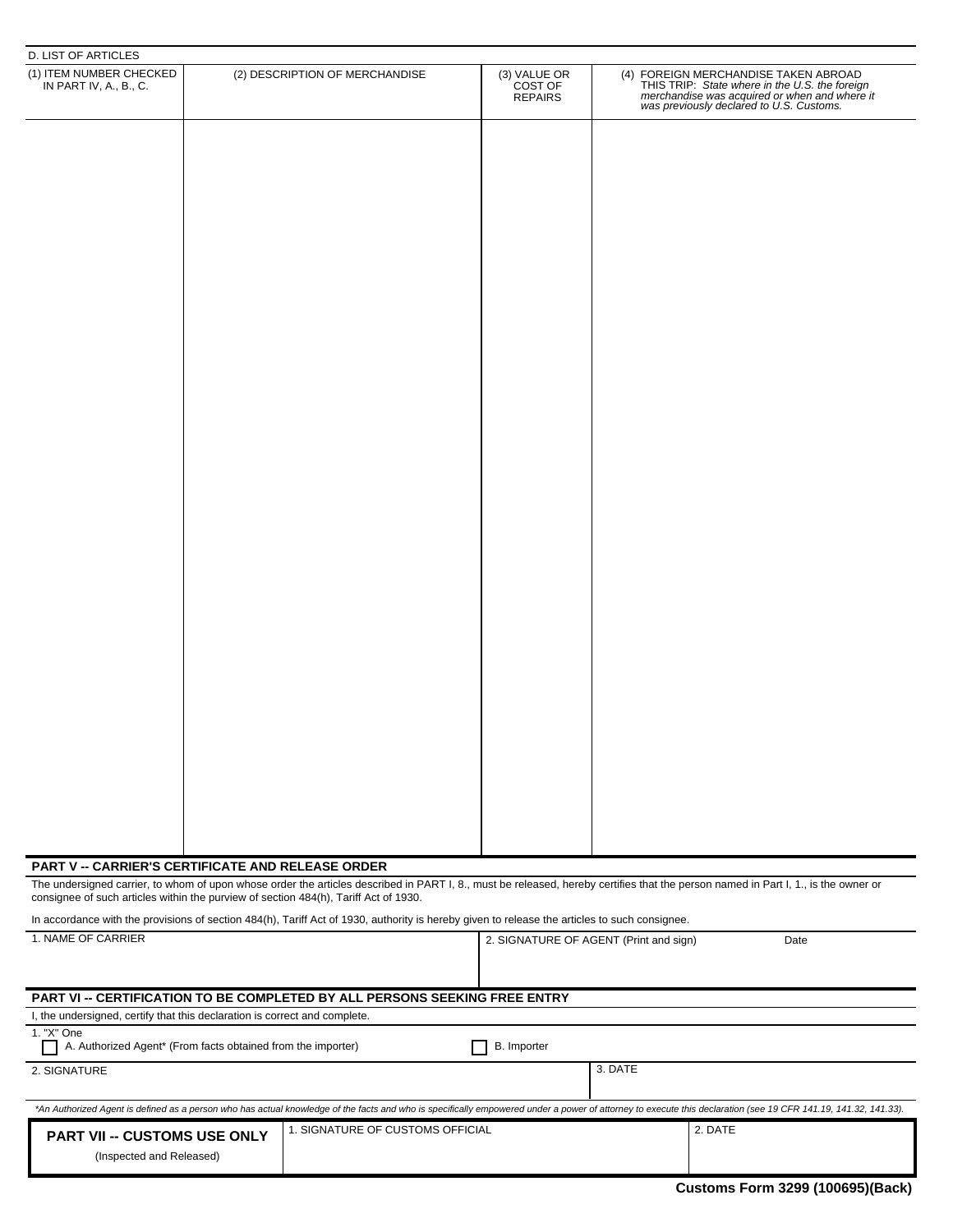# **Department of the Treasury US Customs Service**

## **New York Region New York, New York 10048**

## **Supplemental Declaration for Unaccompanied Personal and Household Effects**

| 1. Owner of Household Goods                                             |
|-------------------------------------------------------------------------|
| 2. Date of Birth                                                        |
| 3. Passport (Country and Number)                                        |
| 4. Citizenship                                                          |
| 5. Resident Alien Number                                                |
| 6. Social Security Number                                               |
| 7. US Address                                                           |
|                                                                         |
| 8. Foreign Address                                                      |
|                                                                         |
| 9. Reason for Moving                                                    |
| 10. Employer                                                            |
| 11. Position with Company                                               |
| 12. Nature of Business                                                  |
| 13. Name of contact within Company to verify information                |
| 14. Name and Address of Freight Forwarders, Packers and Shipping Agents |
|                                                                         |
| 15. Shipper Itinerary                                                   |
|                                                                         |

16. Certification: Check One A. Authorised Agent B. Importer

17. Signature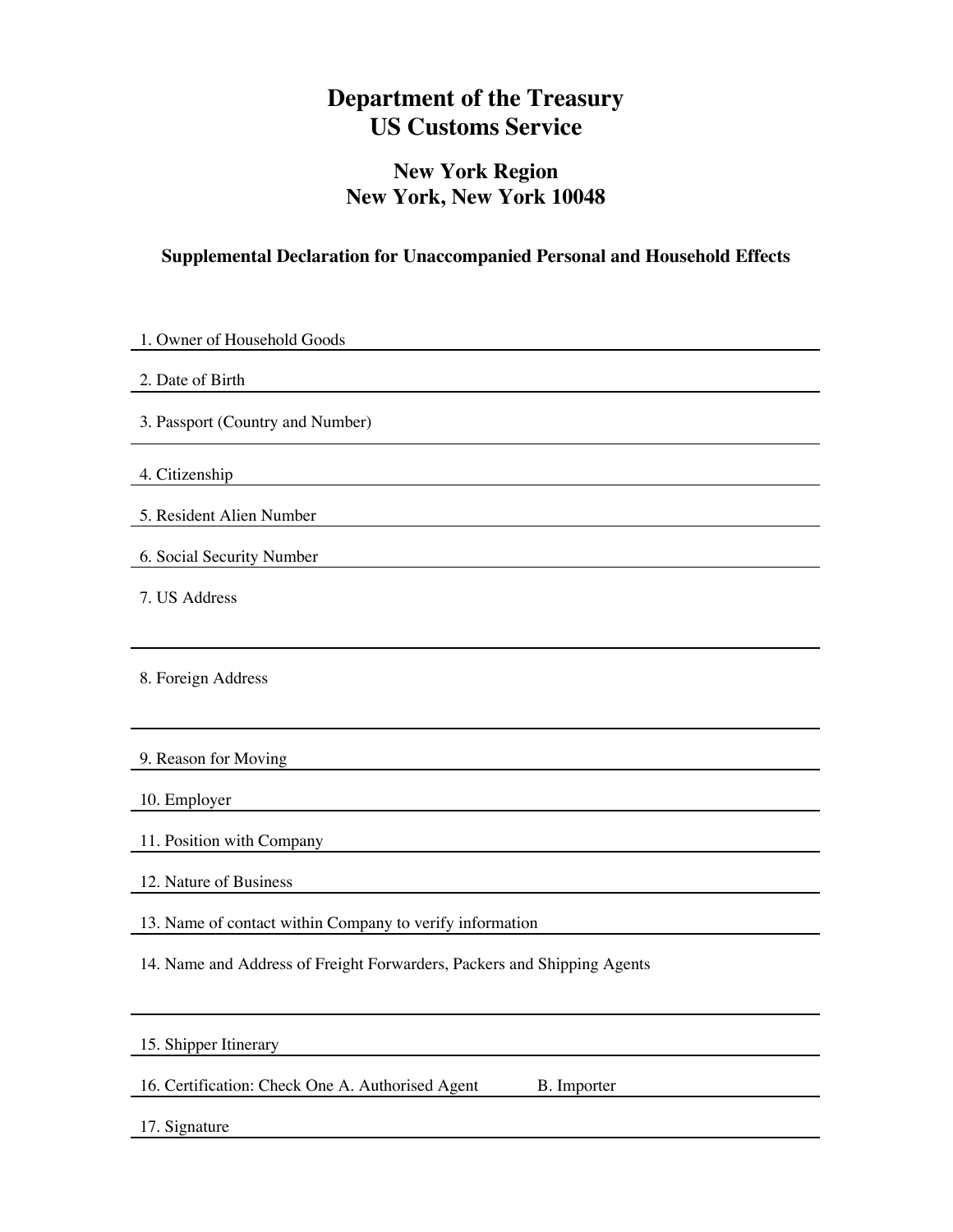# **HOW TO COMPLETE THE "POWER OF ATTORNEY"**

*Complete only those lines preceded by a number. The numbers below coincide with those on the "Power of Attorney" form.*

- **1. Fill in either your social security or IRS number (if you have either)**
- **2. Check the line marked "individual"**
- **3. Fill in your full name**
- **4. Fill in your US address**
- **5. Write in the name of the customs broker including "and its authorized employees and duly appointed agents". The agent is either listed in the back of the quote or you can call our office.**
- **6. We suggest valid period of at least one year, for two reasons: First, in the event that the first shipment will arrive this month then a second shipment will follow say within 6 months to a year for any disagreement with US customs. If you cannot aurthorise a year, definitely a minimum length of time should be at least 30 days from the date the Power of Attorney is signed by the owner.**
- **7. Write the word "individual"**
- **8. Sign the form**
- **9. Write the word "owner" Witness signature**
- 10. **Date the form**